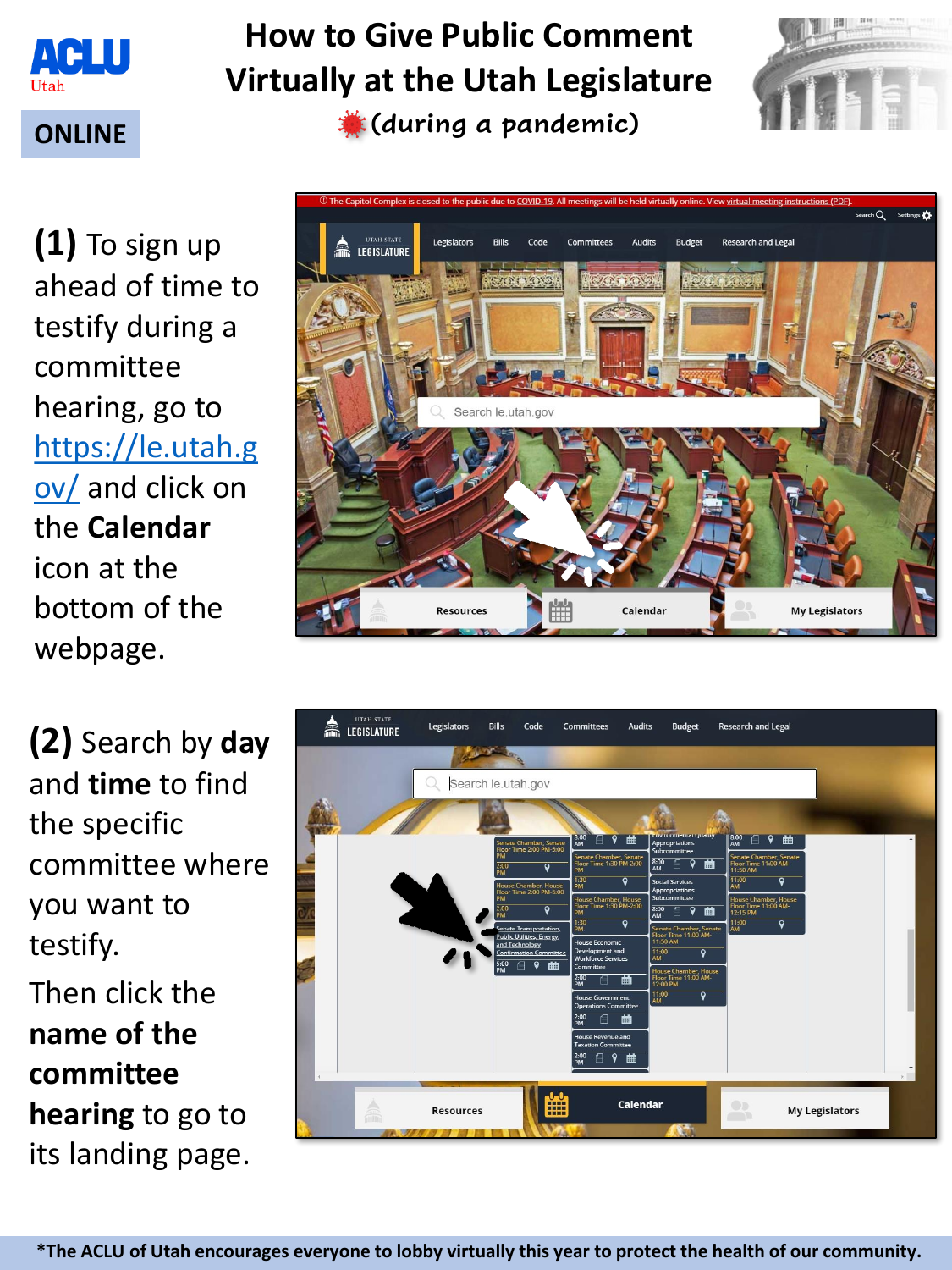

## **How to Lobby the Utah Legislature (during a pandemic)**



#### **ONLINE**

**(3)** Select the **correct committee meeting date** and time under "Meetings" on the right column of the page.

**Note:** You can only sign up to testify if an **agenda** has been published for the hearing.

Legislators **Bills** Code Committees **Audits Budget** Research and Legal LEGISLATURE Year 2021  $\times$ Senate Transportation, Public Utilities, Energy, and Technology Confirmation Committee v Select Senate Transportation, Public Utilities, Energy, and Technology Confirmation Committee Subscribe 2021 Meetings View All Meetings Related Committee Members Overview Links Information January Tue. Jan 19, 5:00 PM Tue, Jan 19, 5:00 PM Electronic Meeting ? Sen. Wayne A. Harper (R), Andy Yewdell, Policy Analyst Chair **E**Notice **E**Agenda Kurt P. Gasser, Associate Sen. David G. Buxton (R) General Counsel Public Comment Sen. Kirk A. Cullimore (R) Cherish Cosman, **Meeting Material List** Sen. Gene Davis (D) Administrative Assistant Written Determination Regarding an Finn Andrew Rose. Sen, Karen Mayne (D) Electronic Meeting Without an Anchor Administrative Assistant Sen. Scott D. Sandall (R) Location Sen, Ronald M. Winterton (R)

**(4)** If an agenda is published, and there are more than 30 minutes before the hearing begins, click on **"Public Comment**" in the middle column to sign up to testify.

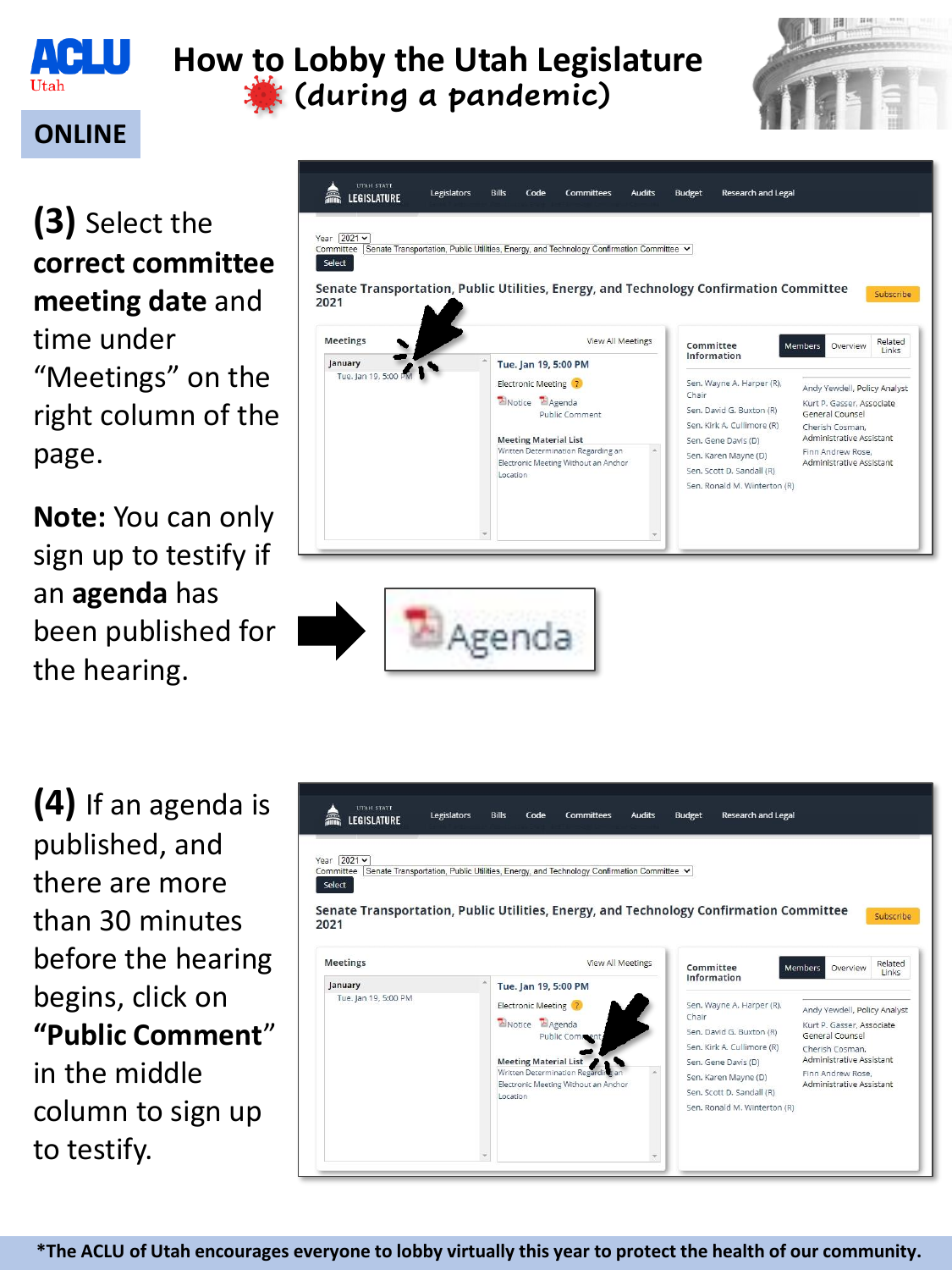

### **How to Lobby the Utah Legislature (during a pandemic)**



### **ONLINE**

**(5)** Click on the boxes for the agenda item(s) you want to testify about. Enter your name and email address and click **"Submit."**

---

You are now signed up to testify during the hearing.



The form below has been created to facilitate virtual public comment in a legislative committee meeting. If you want to speak to one or more agenda items. please provide your name and contact information using the form below. Public comment is at each committee chair's discretion and submitting this form does not guarantee that you will be called on to provide your comment. In addition, the committee chair may allow members of the public who have not submitted the form to provide spontaneous public comment.

To provide your comment, please join the committee's meeting on the committee's webpage. Here are Detailed instructions for joining the meeting.

For an electronic meeting, "speaking to an agenda item" involves using the internet to join the meeting virtually and speaking to the committee during the time designated by the chair for public comment.

Please be advised of the following:

- . You must have internet access to provide comment during the electronic meeting.
- As with any legislative meeting, the chair will enforce decorum standards and violators may be expelled from the meeting.  $\bullet$
- You are automatically muted when you enter the electronic meeting. If the chair calls on you to provide comment, you will be unmuted and may speak to the committee.
- The chair may request to see you when providing your comment. If your computer has a camera, please turn it on when the chair calls for public comment on the item you wish to speak to.
- Your public comment will be recorded and saved to the committee's webpage. If the committee chair requests to see you, and you turn your camera on, be prepared that the committee and any member of the public will also be able to see you while you make your comment and the video may be archived on the webpage.

If you have any questions, please contact the Office of Legislative Research and General Counsel at 801-538-1032.

| Senate Transportation, Public Utilities, Energy, and Technology Confirmation Committee (Tue, Jan 19, 2021 5:00 PM)                                |
|---------------------------------------------------------------------------------------------------------------------------------------------------|
| * Select agenda items you want to speak to:                                                                                                       |
| O Review of the Gubernatorial Reappointment of Carlos Braceras to Serve as the Executive Director of the Utah Department of Transportation (UDOT) |
| * Email:                                                                                                                                          |
| Enter your ema<br>here:                                                                                                                           |
| * Name:                                                                                                                                           |
| last name here<br>Enter your first and                                                                                                            |
|                                                                                                                                                   |
| Submit                                                                                                                                            |
| * Required information                                                                                                                            |